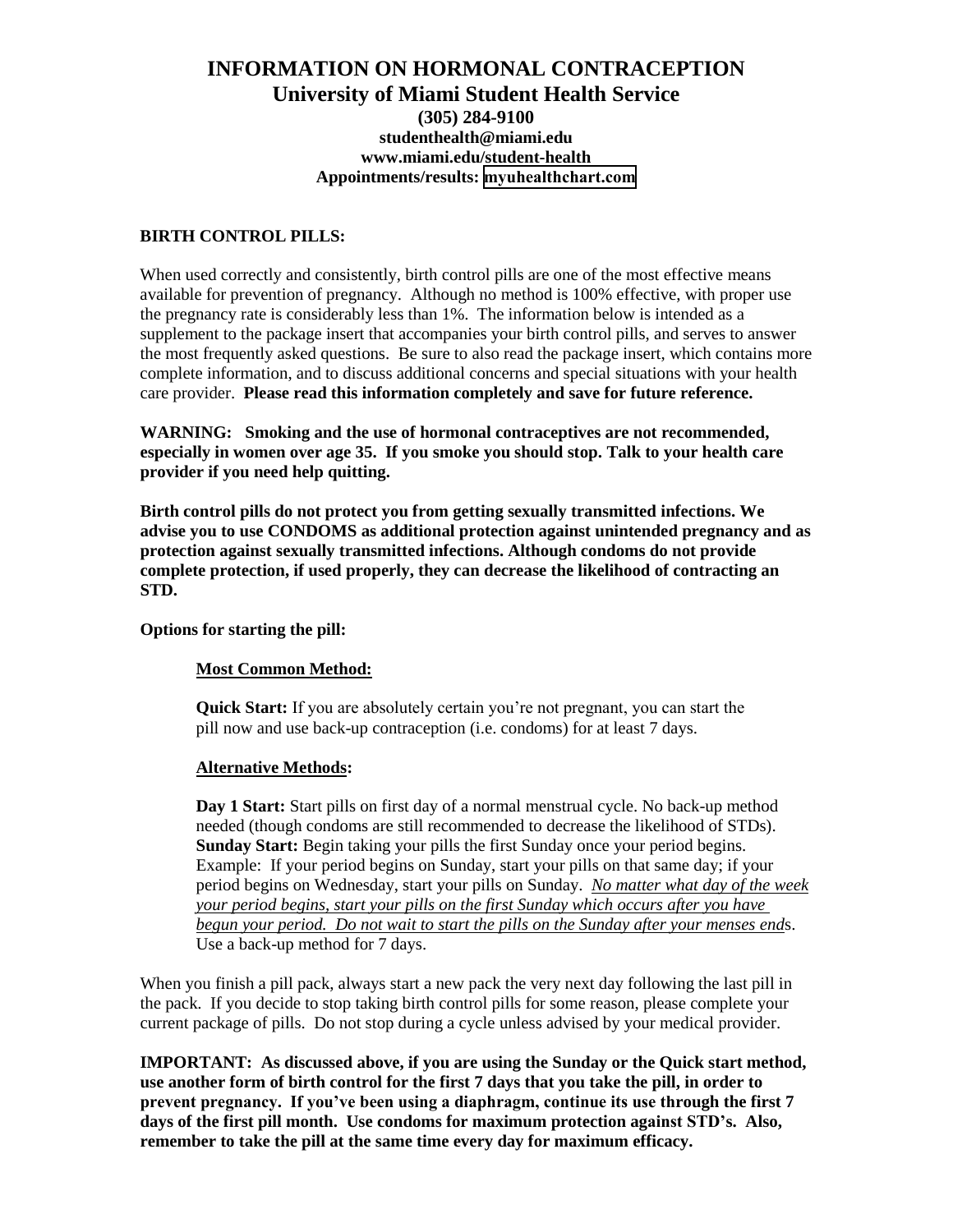# **MISSED PILLS:**

If you are regularly skipping and missing pills, you are greatly increasing your chance of pregnancy and should discuss other forms of contraception with your health care provider.

**If you miss one or more pills, Emergency Contraception (formerly known as "the morning after pill") may be an option for you.** Emergency contraception is available at our pharmacy and other pharmacies without a prescription for those 17 years and older. This option is most effective if taken within 72 hours of unprotected sexual activity, but it can also be offered up to 120 hours afterwards.

Although you should always refer to the package insert in your pill pack for specific instructions on missed pills, some general directions are listed below.

#### **If you miss 1 pill:**

Take the pill you missed immediately, and then take today's pill when you usually take it. You may spot. Use a back-up method of protection for 7 days (condom). **If you miss the pill in the first week you will need Emergency Contraception and a 7 day back-up method (condom) to reduce your chance of pregnancy.** If you miss one pill in weeks 2, 3 or 4, you will not need a back-up method or Emergency Contraception.

#### **If you miss 2-4 pills**:

**If you miss 2-4 pills in week 1 of your pill pack, take 2 pills ASAP, and finish the pack by taking 1 pill daily. You will need Emergency Contraception and a 7 day back-up method (condom) to reduce your chance of pregnancy.** 

If you miss 2-4 pills in week 2 of your pill pack, take 2 pills ASAP, and finish the pack by taking 1 pill daily. You will not need Emergency Contraception OR a 7 day back-up method (condom).

If you miss 2-4 pills in week 3 of your pill pack, START A NEW PILL PACK. You will not need Emergency Contraception OR a 7 day back-up method (condom). If you miss 2-4 pills in week 4 (placebo) of your pill pack, finish the pack by taking 1 pill daily. You will not need Emergency Contraception OR a 7 day back-up method (condom).

**If you miss MORE than 4 pills in any week of the pill pack, take 2 pills ASAP, and START A NEW PILL PACK. You will need Emergency Contraception and a 7 day back-up method (condom) to reduce your chance of pregnancy.** 

# **PILLS AND YOUR PERIODS:**

#### **Missed period:**

If you have been taking your pills correctly, have no signs of pregnancy, and miss one period, this is not alarming and occurs in many women. Continue to take your pills as scheduled. If you don't get a period the next month, or are worried about pregnancy, come into the Health Center or check a home pregnancy test.

If you have not taken your pills correctly, come into the Health Center or check a home pregnancy test.

If you miss two periods, visit the Health Center. You may need further evaluation.

**Some women taking the pills have very light, short periods. This is not a problem.**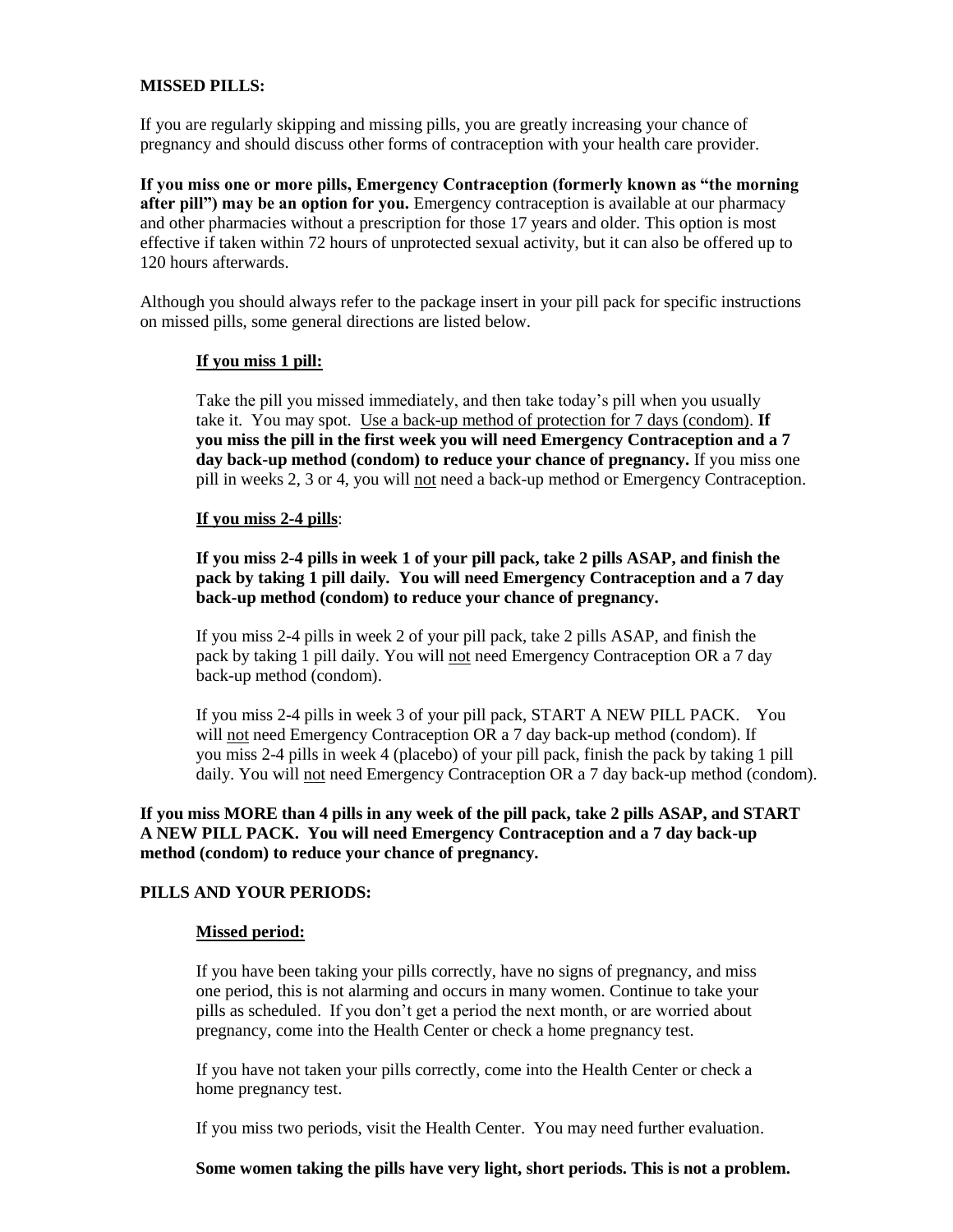### **SIDE EFFECTS of COMBINED HORMONAL CONTRACEPTIVES:**

Many women have no significant problems with hormonal contraception; however some will experience side effects. Fortunately, most of these side effects are minor, usually subside in a few months, and often respond to changes in pill formulation. **Hormonal contraception will not lead to long term infertility.** 

Although there is a slight increased risk for breast cancer, this risk is small and for most women the benefits of hormonal contraception are believed to outweigh this risk. Among the benefits of hormonal contraception are a decreased risk of ovarian and endometrial (uterine) cancer, and decreased incidence of menstrual disorders, benign breast disease, uterine fibroids and ovarian cysts.

### **MINOR SIDE EFFECTS:**

#### **Spotting or breakthrough bleeding:**

Spotting or bleeding between periods is common in the first 3 months of hormonal contraceptive use. Although inconvenient, it is not harmful and usually resolves by 3 months. Continue to take the birth control as directed and keep track of the days and amount of spotting or bleeding. Do not stop the pills or take more pills (double-up) to try and stop the bleeding, unless so instructed. Missing a pill or two, or taking the pill a few hours late, is one of the most frequent causes of this type of bleeding.

## **Should spotting or bleeding begin after being on the pills for several months, or persist beyond 3 months, this may be due to some other problem and you should consult the Health Center for evaluation.**

### **Nausea:**

This decreases with time…usually in one to three months. If nausea is a problem, it may help to take the pill at night with a glass of water, milk, or with food. Also increase your fluid intake and eat plenty of fruits and vegetables. If regular vomiting occurs, consult the Health Center, as this may interfere with proper absorption of the pill.

# **Breast Tenderness:**

Usually subsides in 1-2 months, but some enlargement and tenderness may persist as long as one uses the pill. A properly fitted bra is recommended. If symptoms are bothersome, consult the Health Service.

#### **Fluid Retention:**

This sometimes occurs in the ankles, legs, fingers, or face, and goes away abruptly (via the urine) with the onset of your period. **Clinical trials have not shown any increase in weight in pill users compared to non-pill users.** Any increase in weight over a four to five month interval is usually due to a decrease in one's activity level, so a healthy diet and regular exercise are recommended.

# **Facial Pigmentation:**

Increased pigmentation or a "mask of pregnancy" (melasma) can develop, and darker skinned women are more at risk for this problem. Protecting your face with hats and sunscreen may help prevent this problem.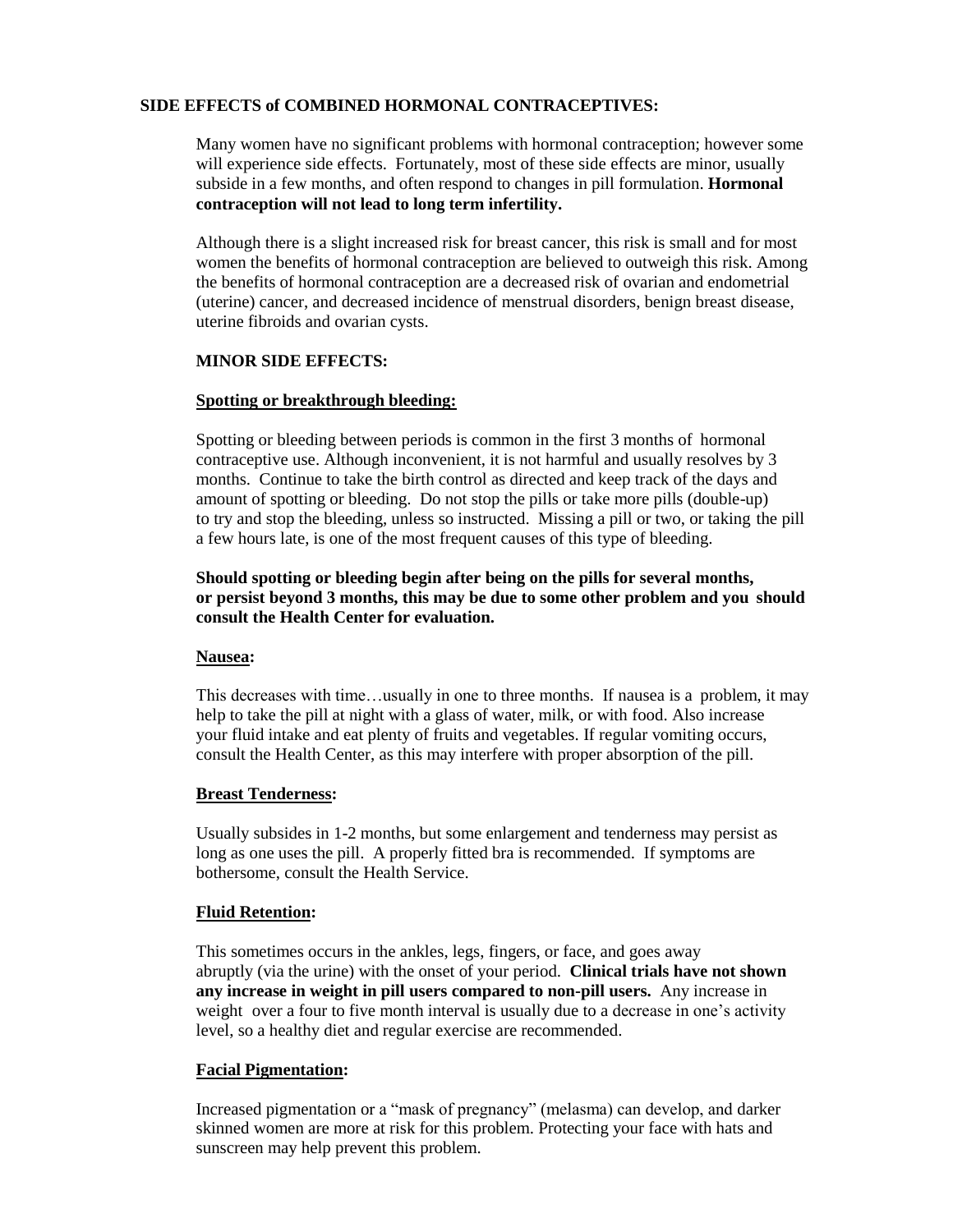### **Acne, increased hair growth, darkening of body hair**:

Acne is usually improved with oral contraceptives. Although, worsening of acne, oily skin, or hair growth can occur very rarely. If this happens, consult the Health Service. Either the pills can be stopped or switched to a different formulation.

### **Decreased Libido:**

Occurs very infrequently. If this is a problem for you, speak with your medical provider. Further evaluation can be done and a different pill formulation can be tried. Because the risk from pregnancy is reduced when taking OCP's, many women actually note an increase in their enjoyment from sex.

### **Medication Interactions:**

Some medications can decrease the effectiveness of the pill, and the pill can increase or reduce circulating levels of some medications (such as some anti-seizure medications). Broad spectrum antibiotics, like amoxicillin and tetracycline do *not* reduce the efficacy of OCP's. Anti-tuberculosis drugs, anti-HIV drugs and some systemic anti-fungals can decrease OCP efficacy. Discuss ALL your medications, including over the counter and herbal remedies (like St. John's wort) with your provider if you are taking birth control pills.

# **SERIOUS SIDE EFFECTS:**

Major or serious side effects are rare, but you must watch for them and consult the Health Center, your physician, or an emergency clinic should any suggestion of them occur.

# **Heart Attack and Stroke:**

Oral contraceptives do not significantly increase the risk of heart attack or stroke in healthy, non-smoking women. However, it is important to know that women who SMOKE and those with risk factors like high blood pressure, high cholesterol, and certain kinds of migraines, do have an increased risk of these problems.

### **Blood clots:**

The rates of blood clots (which can occur in different organ systems like the legs and lungs) are:

4 to 5 for every 100,000 reproductive-age women per year for those not using hormonal contraception

12-20 per 100,000 reproductive-age women per year for oral contraceptive users

48 to 60 per 100,000 reproductive-age women per year for pregnant women

Symptoms that might suggest blood clot formation include but are not limited to: 1) persistently painful tender spots on calf or a swollen, painful calf/ leg 2) sudden onset of shortness of breath and /or chest pains 3) sudden loss of vision in one eye. If any of these symptoms occur, you should seek medical attention immediately. Women who have had a history of blood clots (in legs, lungs, or brain) or are otherwise at high risk for blood clots should not use estrogen containing oral contraceptives.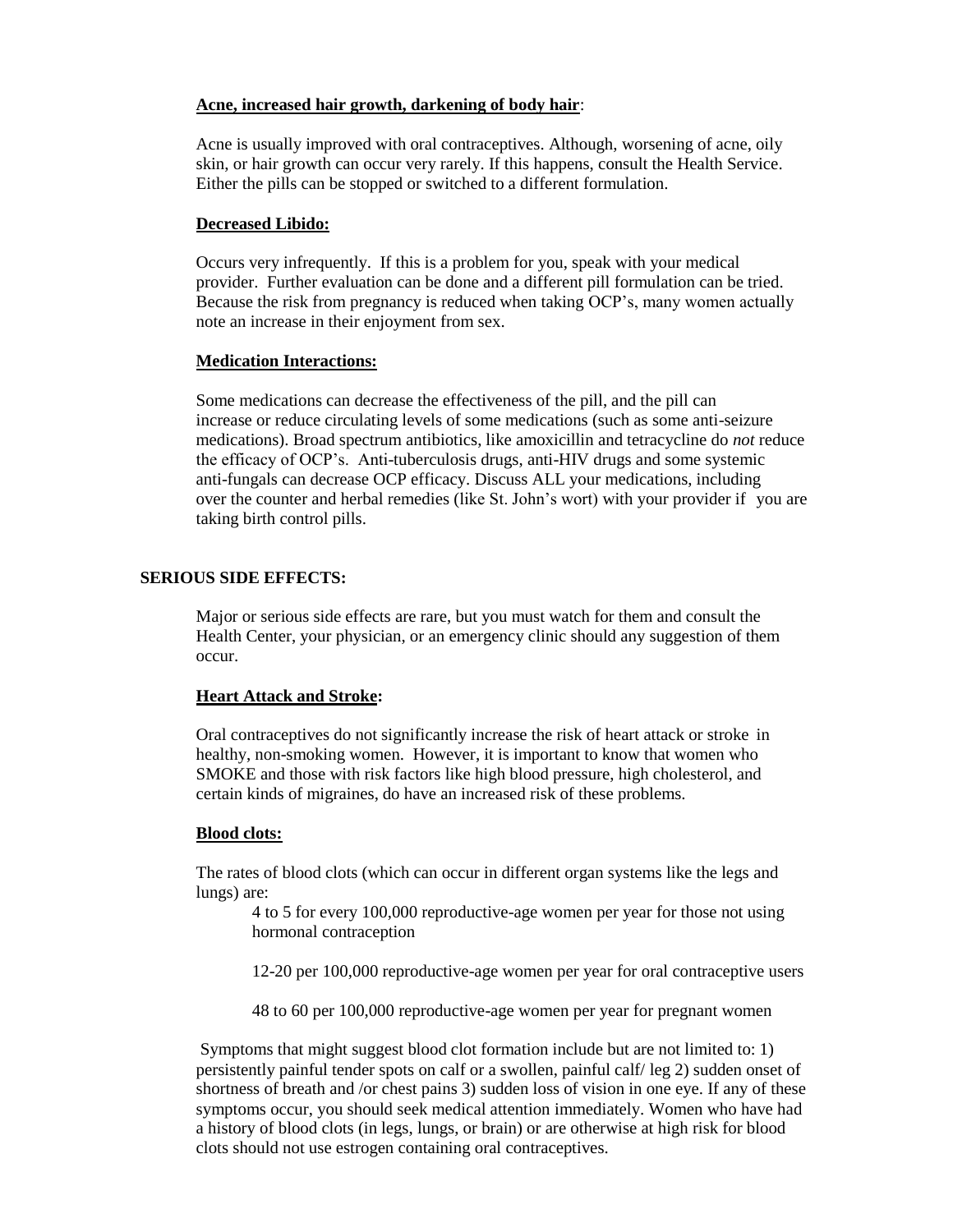# **Severe Headaches, sensory changes, weakness or visual disturbances:**

Seek evaluation by a health care provider as soon as possible. Also, headaches that worsen after starting the pill should be evaluated by a physician. **Yellowing of skin or eyes:**

Should be evaluated by health care provider as soon as possible.

# **High blood pressure (Hypertension):**

Your blood pressure should be taken at least once a year while on birth control pills, unless otherwise specified by your practitioner.

# **Depression and mood swing**s:

May occur in some women. Either you can have your pill changed or it can be stopped. Discuss this with your practitioner.

**If you should have any of the following symptoms, do not ignore them. It may or may not be related to pill use, so it's best to be evaluated. Call or come into the Student Health Center; or if severe go to an emergency room:**

- **A** abdominal pain
- **C** chest pain or shortness of breath
- **H** headaches (frequent or severe, or associated with blurred vision, spots, zigzag lines)
- **E** eye problems (blurred or doubled vision, loss of vision)
- **S** severe leg pain

# **OTHER FORMS OF HORMONAL CONTRACEPTIVES:**

# **NuvaRing**

The NuvaRing is a thin, flexible vinyl ring that contains estrogen and progesterone, similar to the pill. The patient inserts it herself in the vagina, where it remains for 3 weeks, and then it is removed for 1 week to allow for the withdrawal bleed. Side effects are similar to the pill. If the NuvaRing is ever out of your vagina for more that 3 hours during the 21-day period, reinsert it and use a back-up method for the next 7 days. If you had unprotected intercourse you will need Emergency Contraception to reduce your chance of pregnancy.

The NuvaRing should not be inserted any later than 5 days after the START of a normal period. If you have not used a hormonal form of contraception the cycle before starting the ring, you should use back-up for the first 7 days (condoms).

# **Ortho Evra Patch**

The patch is worn on the skin and contains both estrogen and progesterone, similar to the pill. It is applied weekly for three weeks, and then removed for 1 week to allow a withdrawal bleed. Although side effects are similar to the pill, the latest studies show an increase in blood clots in Patch users. For this reason, the patch is prescribed much less frequently than in the past. Start on the first day of your period. No back-up method needed. If you are switching from the pill, apply the first patch as soon as your withdrawal period starts, but no later than 4-5 days after the last active pill.